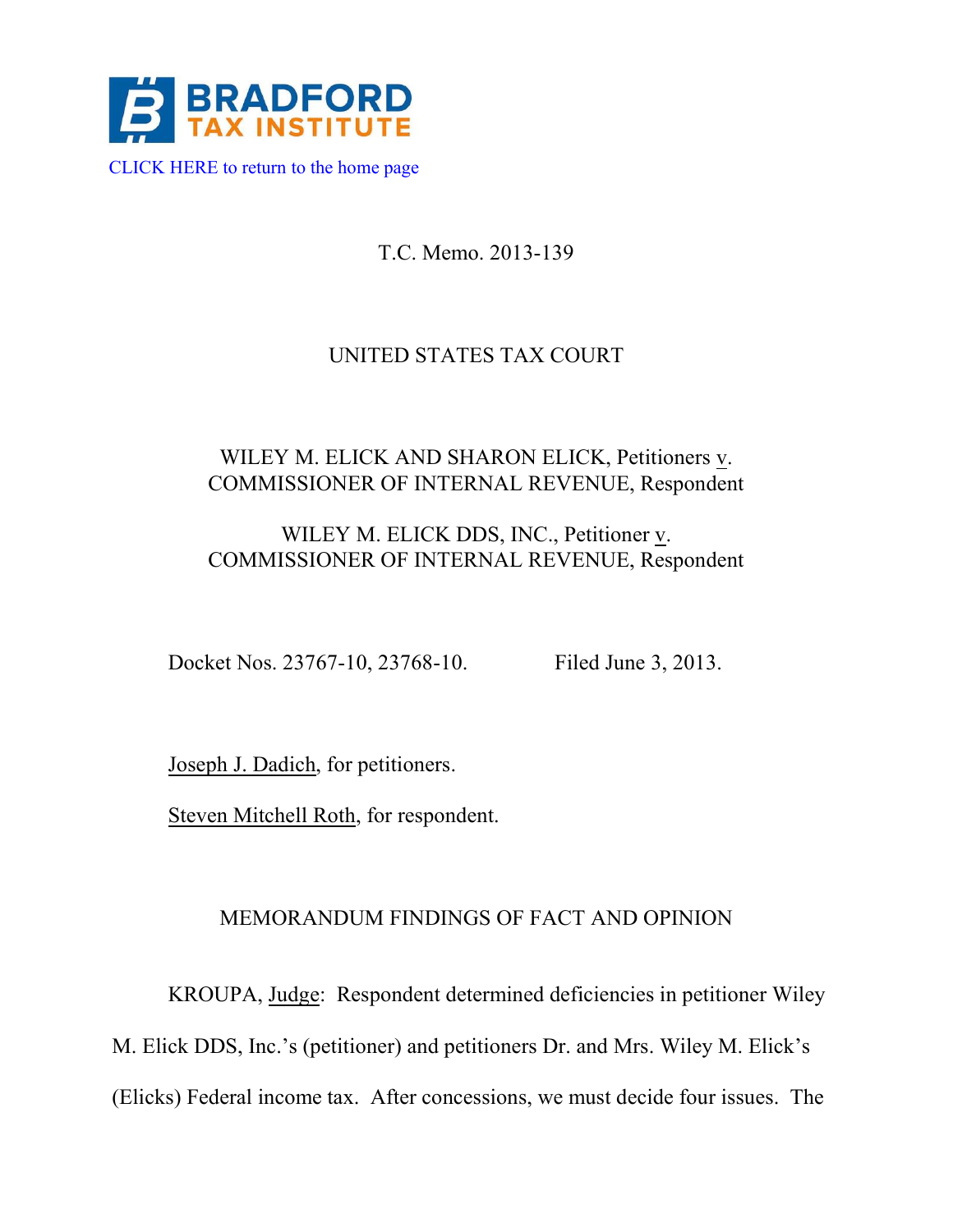**[\*2]** first issue is whether petitioner's payments for purported management fees in 2005 and 2006 are deductible under section 162. We hold that they are not. Second, we must decide whether business losses the Elicks claimed for 2004, 2005 and 2006 (years at issue) are subject to the passive loss limitation under section  $469<sup>1</sup>$  We hold that they are. Third, we must decide whether petitioner and the Elicks are each liable for accuracy-related penalties under section 6662(a). We hold that they are. The fourth issue is whether the Elicks are liable for the latefiling addition to tax for 2006. We hold that they are.

## FINDINGS OF FACT

The parties have stipulated some facts. We incorporate the stipulation of facts and the accompanying exhibits by this reference. Petitioner's principal place of business was in Hanford, California when it filed the petition. The Elicks resided in California when they filed the petition.

#### I. Dental Practice

Petitioner is a dental practice specializing in pediatric dentistry. The Elicks were petitioner's sole shareholders and board members. The Elicks were also each salaried employees for petitioner. Dr. Elick was a full-time dentist for petitioner.

 $\Delta$ <sup>1</sup>All section references are to the Internal Revenue Code (Code) for the years at issue, and all Rule references are to the Tax Court Rules of Practice and Procedure, unless otherwise indicated.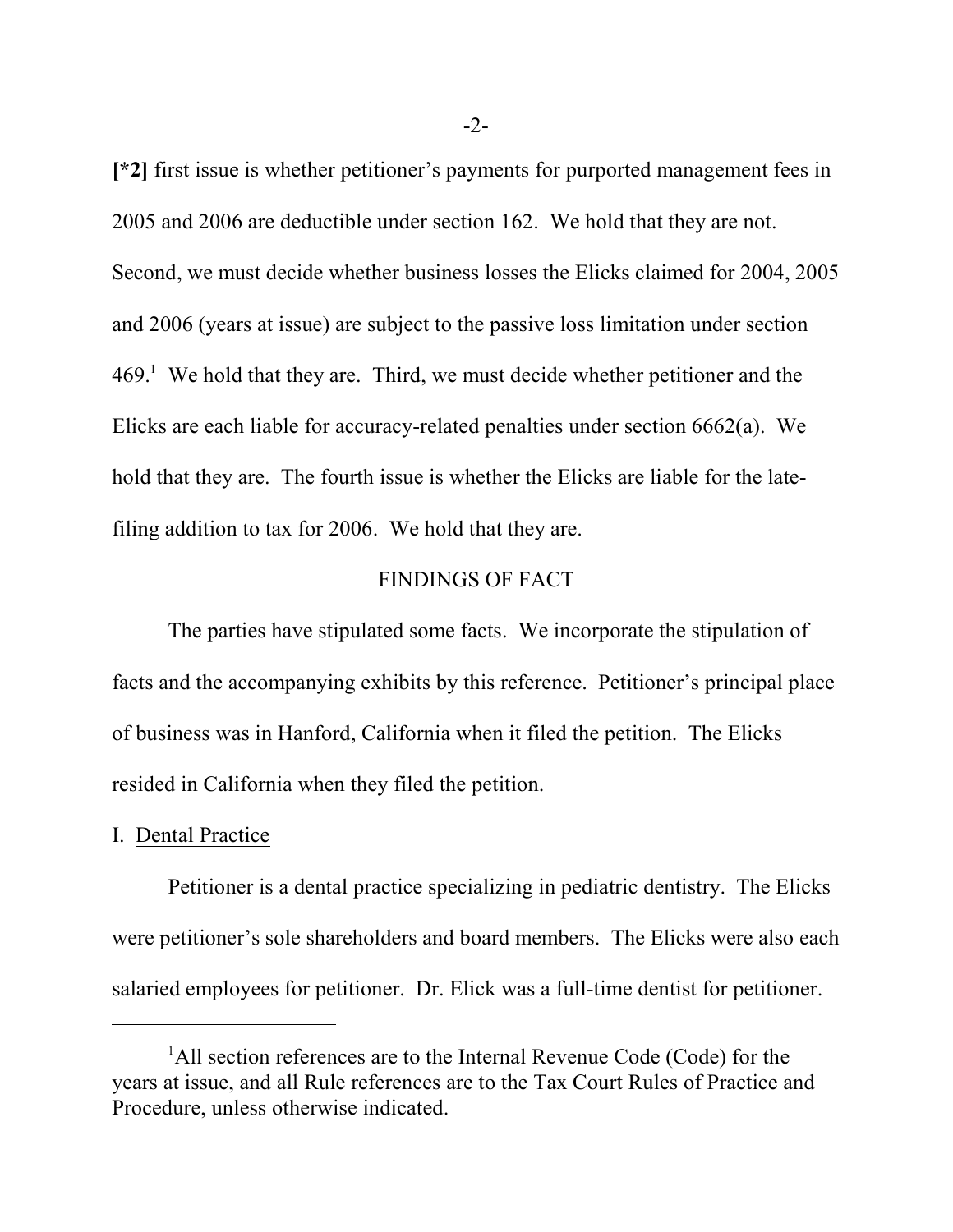**[\*3]** Petitioner also employed Dalanda McGee as its bookkeeper and office manager. Petitioner paid Ms. McGee a salary and issued her Forms W-2, Wage and Tax Statement, for 2005 and 2006.

Dr. Elick also owned and operated Surgitek Outpatient Center, Inc. (Surgitek). Surgitek is a dental surgery facility adjacent to petitioner's facility.

#### II. The Management Agreement

Petitioner explored creating an employee benefit plan in 2002. A professional advised Dr. Elick to establish a company to manage petitioner's operations. A stock ownership plan benefiting petitioner's employees would purchase the company stock from Dr. Elick. The fees generated by management services would fund the employee benefit plan.

Dr. Elick set up the proposed structure with the professional's assistance. Dr. Elick became the sole owner of an existing corporation, SD Management Group, Inc. (SDG). SDG established an employee stock ownership plan (ESOP) to benefit petitioner's employees. The ESOP then purchased from Dr. Elick all of the SDG stock. Dr. Elick served as SDG's only officer and board member.

SDG then entered into an agreement to manage petitioner's operations (management agreement). SDG agreed to, among other things, produce annual capital, operating and cashflow budget plans; investigate and document in writing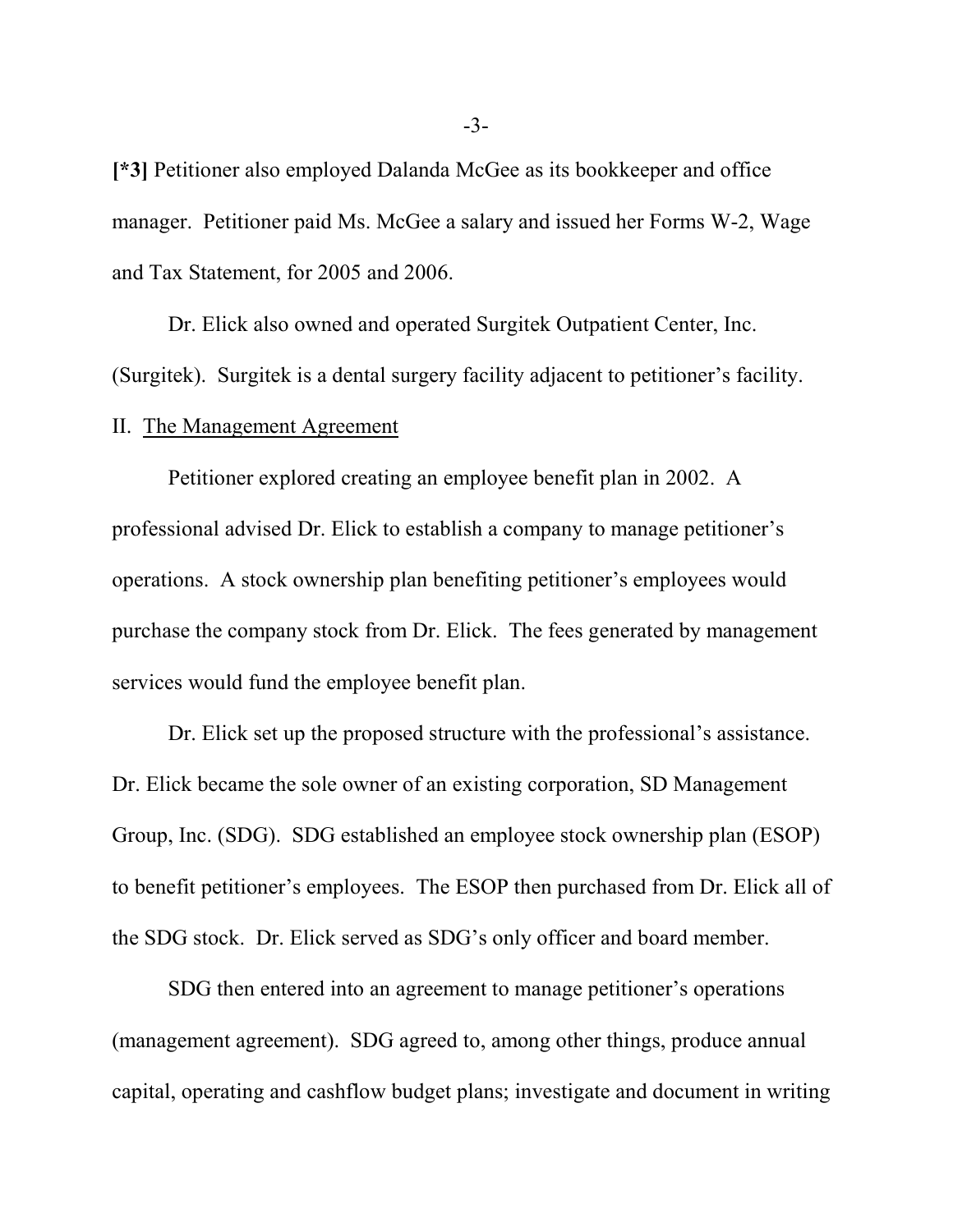**[\*4]** customer complaints; develop policies and procedures; recruit, supervise and train petitioner's employees; perform fiscal services; and ensure regulatory compliance. Petitioner agreed in exchange to pay SDG management fees equal to between 1% and 25% of petitioner's monthly gross receipts. Petitioner was obligated to pay SDG within 20 days of each month's end. Dr. Elick executed the management agreement for both parties. Dr. Elick caused Surgitek to enter into a similar agreement with SDG.

SDG did not have any paid employees during 2005 and 2006. Dr. Elick entered into a written agreement to be a "co-employee" of petitioner and SDG (employment agreement). Dr. Elick executed the employment agreement on behalf of SDG and himself. It was SDG's only written employment contract in effect during 2005 and 2006.

## III. Management of Petitioner's Operations

Dr. Elick practiced dentistry full time for petitioner during 2005 and 2006. Ms. McGee continued to work full time for petitioner and performed many functions that SDG was to provide. Third parties performed payroll services and compliance training during 2005 and 2006.

Petitioner paid SDG \$430,000 for 2005 and \$303,000 for 2006 (collectively, management fees). These amounts equaled 9.76% of petitioner's annual gross

 $-4-$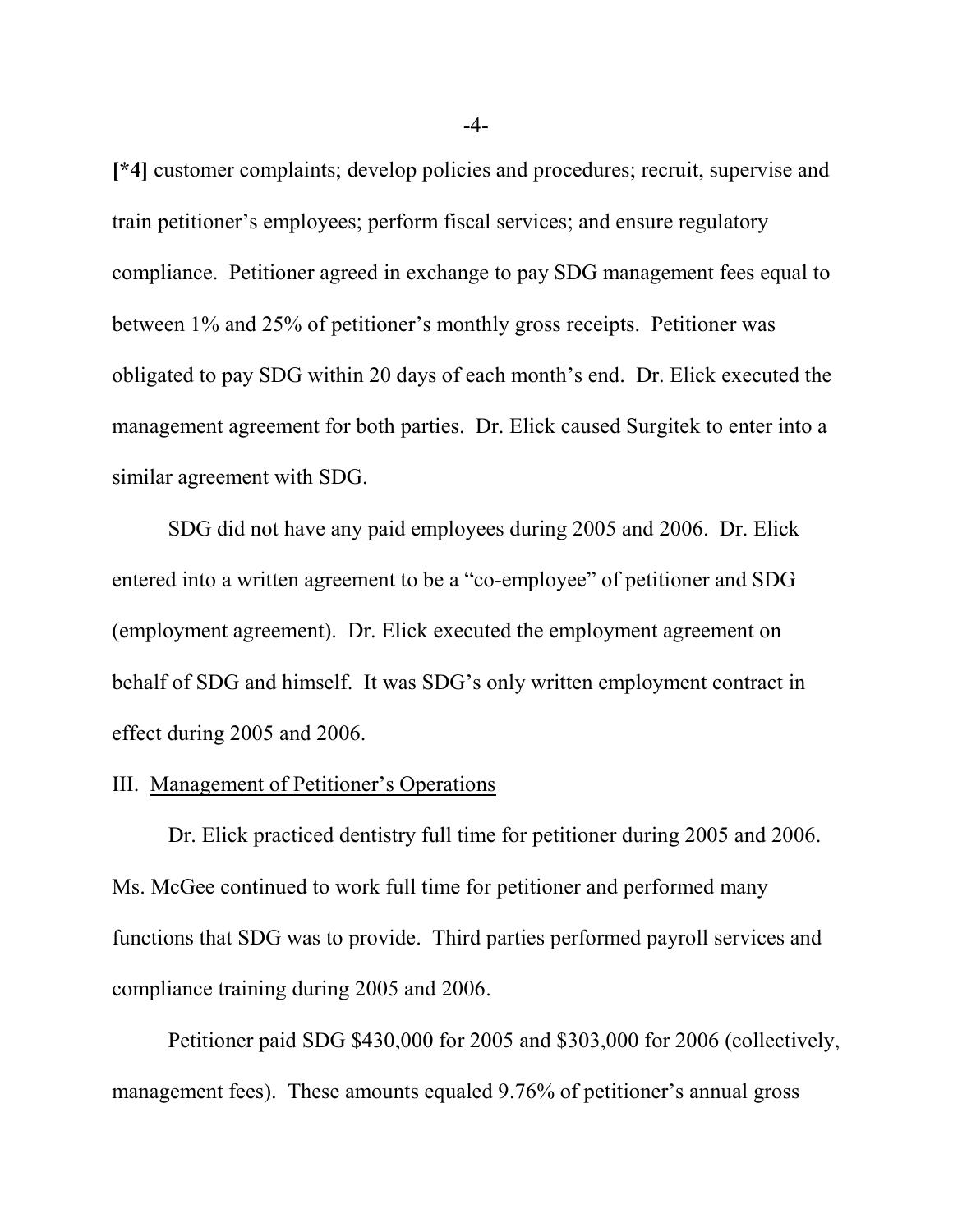**[\*5]** receipts for 2005 and 9.98% for 2006. SDG never issued to petitioner monthly invoices. Dr. Elick determined the amount of management fees petitioner paid. Petitioner paid SDG at the fiscal year's end.

Surgitek paid SDG \$20,000 in 2005. Surgitek did not compensate SDG in 2006. And no other entity paid SDG in 2005 or 2006.

#### IV. Petitioner's Federal Income Tax Returns

A return preparer prepared, and petitioner filed, Forms 1120, U.S. Corporation Income Tax Return, for 2005 and 2006. Petitioner claimed business expense deductions for the management fees. Dr. Elick told the return preparer the amounts petitioner had paid SDG. The return preparer did not verify the accuracy of those numbers or review any documents confirming those amounts.

# V. The Elicks' Losses From Other Entities

The Elicks jointly filed Forms 1040, U.S. Individual Income Tax Return, for each of the years at issue. The Elicks filed their 2006 joint return in February 2008, after the filing deadline.

The Elicks reported ordinary business losses from St. Jon Aircraft LLC for the years at issue and from Willow Creek Farms LLC and Charity Properties LLC for 2005 and 2006 (collectively, claimed losses). The Elicks reported ordinary income from Surgitek for the years at issue.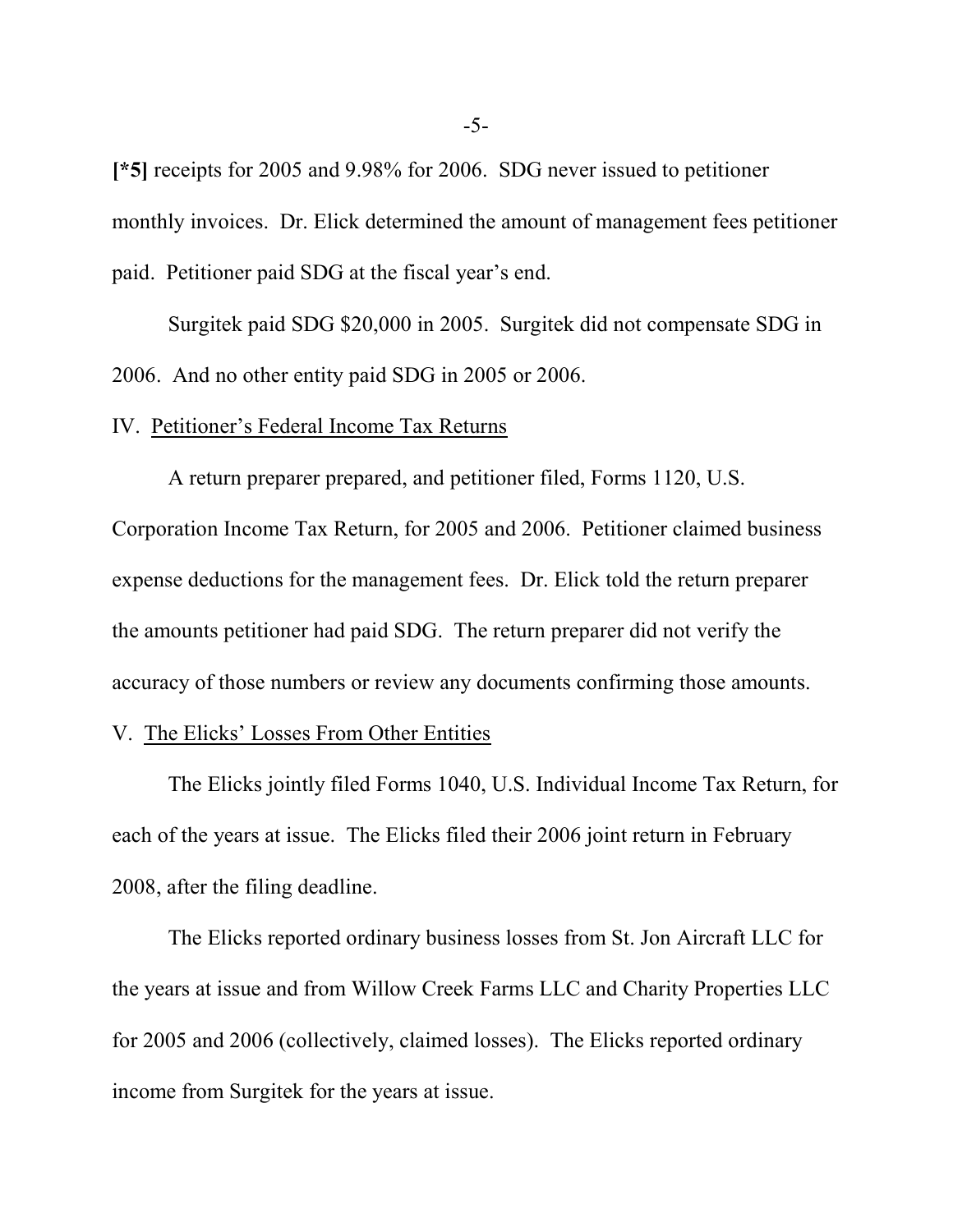-6-

# **[\*6]** VI. Deficiency Notices, Petitions and the Elicks' Motion To Amend

Respondent issued separate deficiency notices to petitioner and the Elicks. Respondent disallowed the management fee deductions petitioner claimed for 2005 and 2006. Respondent also determined against petitioner accuracy-related penalties under section 6662(a). Petitioner timely filed a petition with this Court.

Respondent disallowed the Elicks' claimed losses under section 469. Respondent determined against the Elicks accuracy-related penalties under section  $6662(a)$  and the late-filing addition to tax under section  $6651(a)(1)$  for 2006.

The Elicks timely filed a petition with this Court. The Elicks alleged that the claimed losses were not subject to passive loss limitations because they met the material participation requirements. The Elicks moved to amend their petition shortly before trial to allege Surgitek was a passive activity. They sought to offset the claimed losses against Surgitek's income. The Court denied the motion because it was untimely.

### **OPINION**

We must decide whether petitioner demonstrated that the management fees were ordinary and necessary business expenses. We then consider whether the Elicks' claimed losses are subject to passive loss limitations. We then must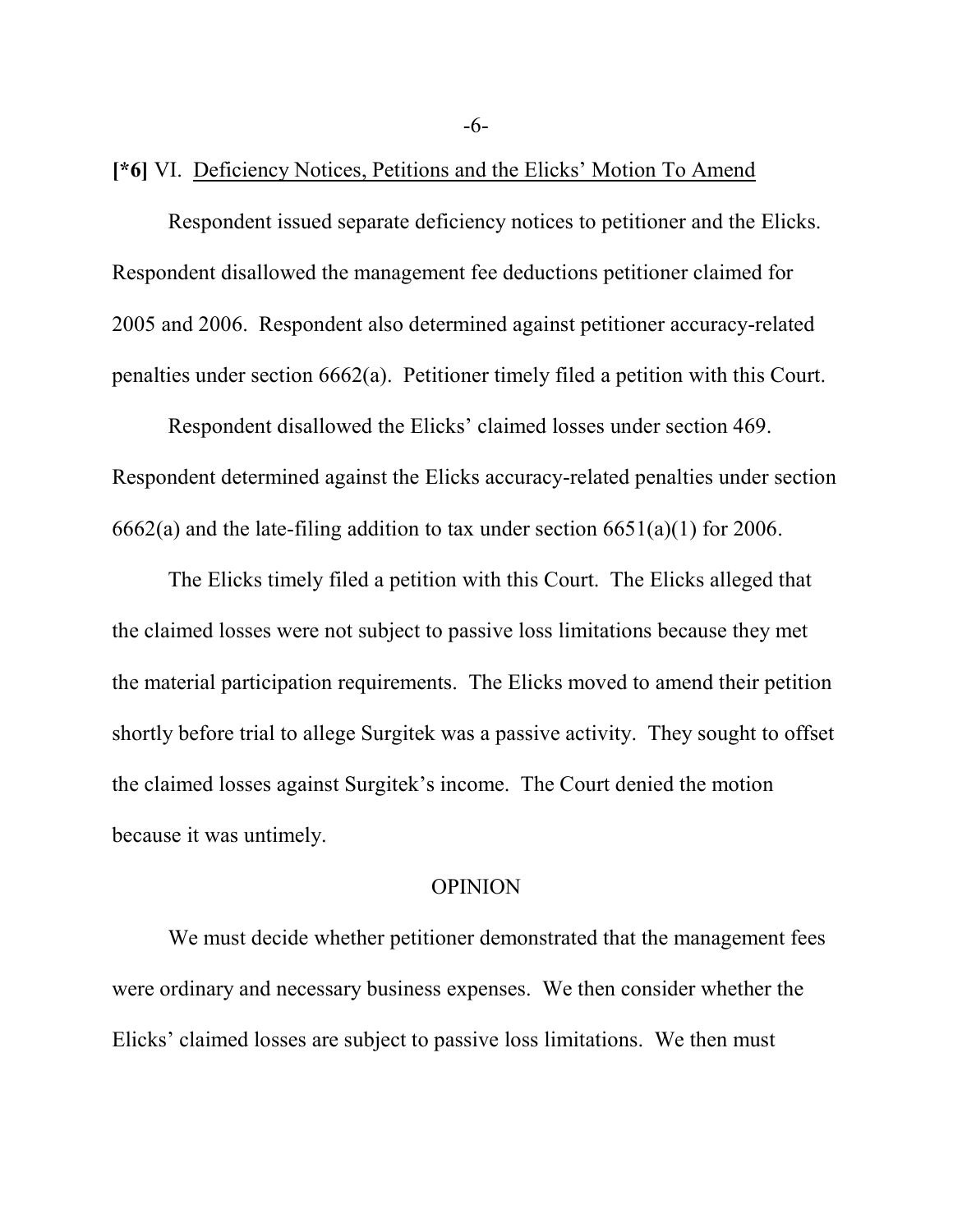**[\*7]** consider the accuracy-related penalties and addition to tax respondent imposed. We begin with the burden of proof.

## I. Burden of Proof

Petitioner bears the burden of proving that respondent's determination of the deficiencies set forth in the deficiency notice is incorrect. See Rule  $142(a)(1)$ ; Welch v. Helvering, 290 U.S. 111, 115 (1933). Moreover, the Commissioner's determination is normally presumed correct, and the taxpayer bears the burden of proving that the determination is incorrect. See Rule 142(a); Welch v. Helvering, 290 U.S. at 115.

The burden of proof on factual issues may shift to the Commissioner, however, where the taxpayer complies with all requirements of section 7491(a). Neither petitioner nor the Elicks argue section 7491(a) shifts the burden of proof to respondent. And we find that neither petitioner nor the Elicks met the requirements for section 7491(a). Accordingly, petitioner and the Elicks each carry the burden of proof.

### II. Deduction for Management Fees

We now consider whether petitioner was entitled to deduct the management fees as a business expense under section 162.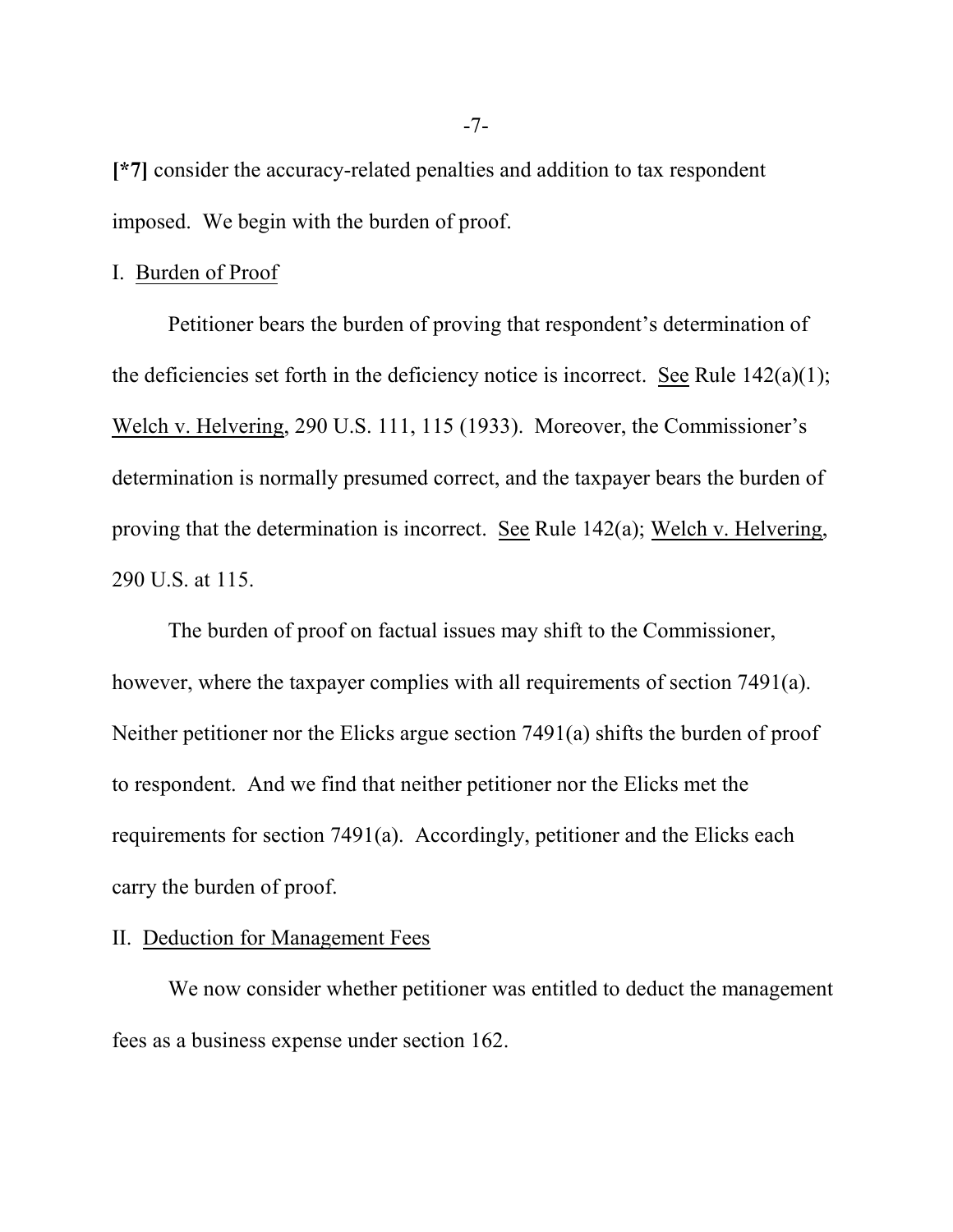#### **[\*8]** A. Ordinary and Necessary

Tax deductions are a matter of legislative grace, and taxpayers must satisfy the specific statutory requirements for the item claimed. Rule 142(a); INDOPCO, Inc. v. Commissioner, 503 U.S. 79, 84 (1992); New Colonial Ice Co. v. Helvering, 292 U.S. 435, 440 (1934). Generally, a taxpayer may deduct ordinary and necessary business expenses paid or incurred during the taxable year in carrying on a trade or business. Sec. 162(a). Whether an expense satisfies section 162 is generally a question of fact. Commissioner v. Heininger, 320 U.S. 467, 475 (1943).

An expense is ordinary if it is customary or usual within a particular trade, business or industry or relates to a common or frequent transaction in the type of business involved. Deputy v. du Pont, 308 U.S. 488, 495 (1940). A necessary expense is appropriate and helpful to the operation of the taxpayer's trade or business. See Commissioner v. Tellier, 383 U.S. 687, 689 (1966); Carbine v. Commissioner, 83 T.C. 356, 363 (1984), aff'd, 777 F.2d 662 (11th Cir. 1985).

We have found management fees to be an ordinary and necessary expense in some circumstances. See, e.g., Wy'East Color, Inc. v. Commissioner, T.C. Memo. 1996-136. Other times, we have not. See, e.g., Fuhrman v. Commissioner, T.C. Memo. 2011-236. A taxpayer must demonstrate that management services were

-8-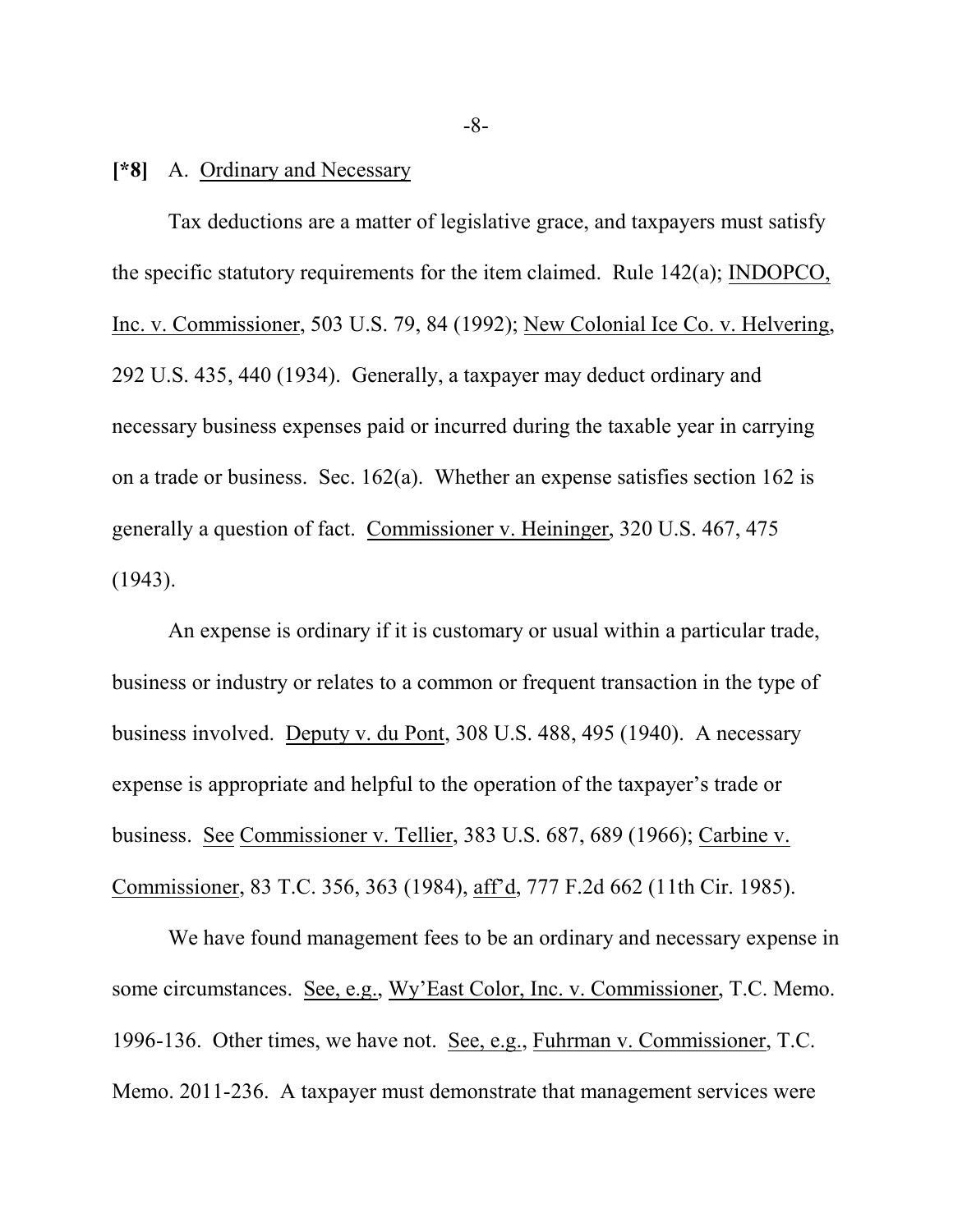**[\*9]** actually rendered. See sec. 1.162-7, Income Tax Regs.; see also ASAT, Inc. v. Commissioner, 108 T.C. 147, 174-175 (1997); Am. Sav. Bank v.

Commissioner, 56 T.C. 828, 842-843 (1971); Weekend Warrior Trailers, Inc. v. Commissioner, T.C. Memo. 2011-105; Wy'East Color, Inc. v. Commissioner, T.C. Memo. 1996-136. A necessary expense need not be absolutely essential. United States v. Haskel Eng'g & Supply Co., 380 F.2d 786, 788-789 (9th Cir. 1967). It must be reasonable, however, in amount. Id. The reasonableness concept has particular significance in dealings between related parties. Fuhrman v. Commissioner, T.C. Memo. 2011-236.

#### B. Whether Management Fees Were Necessary

Respondent contends that the management fees were unnecessary because SDG did not provide any management services. Petitioner argues that it demonstrated the management fees were necessary. We agree with respondent.

Petitioner failed to show that SDG rendered any services. In fact, petitioner offered no documentation reflecting that SDG performed any services for petitioner. SDG agreed to provide various services that petitioner never demonstrated it received, e.g., annual budget, operating and marketing plans. Further, petitioner acknowledged that third parties provided services SDG was to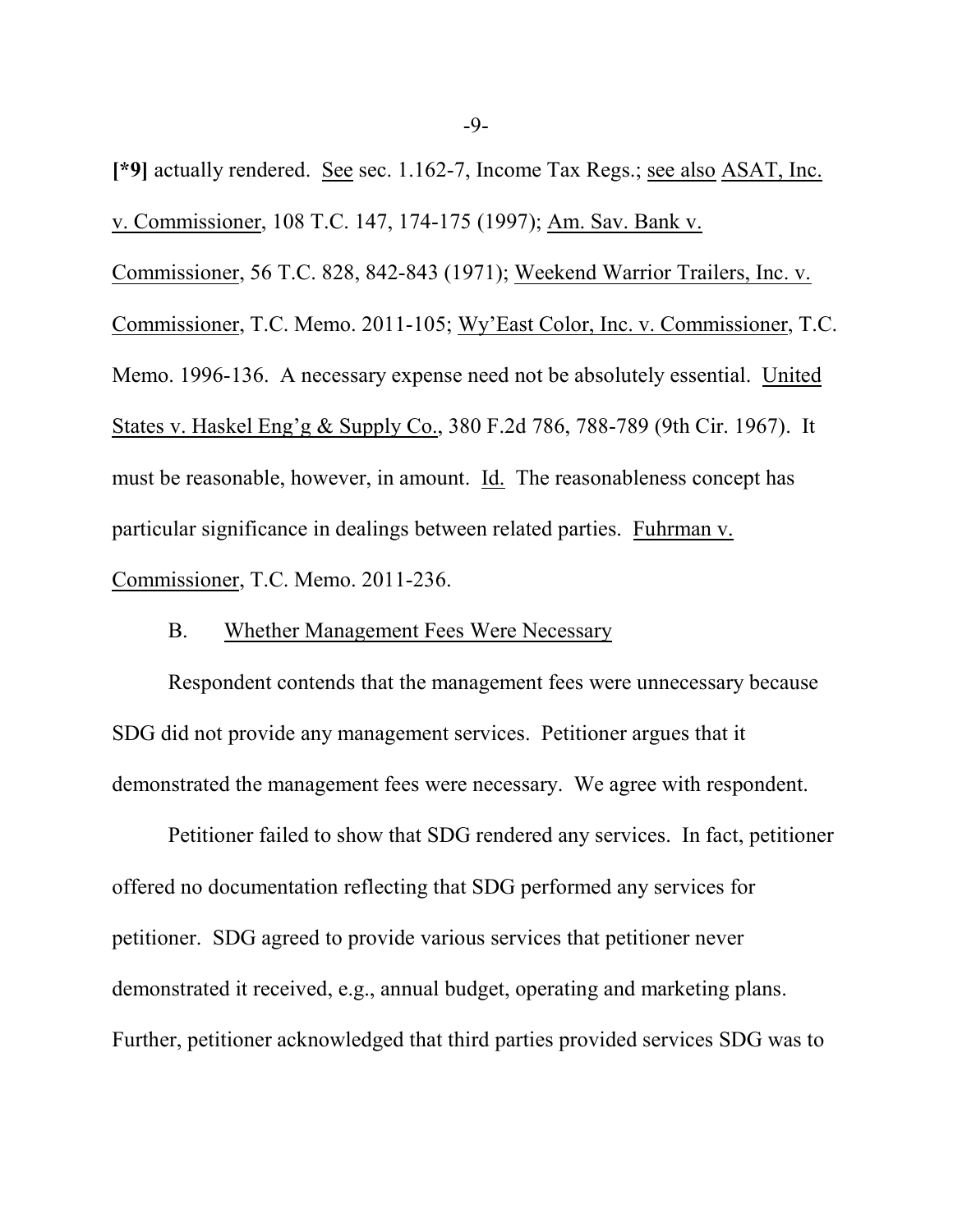**[\*10]** provide. In addition, petitioner never provided contemporaneous records corroborating it received any services.

Petitioner contends that the management agreement shows the services SDG purportedly provided. The management agreement, however, only indicates the services SDG agreed to perform. The management agreement does not demonstrate SDG performed any services benefiting petitioner. Petitioner never received monthly invoices the management agreement required. Nor did petitioner pay SDG monthly. The record reflects that petitioner and SDG disregarded most terms of the management agreement.

Petitioner contends Dr. Elick's and Ms. McGee's testimonies demonstrated each provided service on SDG's behalf. We disagree. Dr. Elick testified he was acting as a SDG employee when he directed Ms. McGee to manage all aspects of petitioner's operations. We need not accept a taxpayer's self-serving testimony when corroborative evidence is absent. Beam v. Commissioner, T.C. Memo. 1990-304 (citing Tokarski v. Commissioner, 87 T.C. 74, 77 (1986)), aff'd without published opinion, 956 F.2d 1166 (9th Cir. 1992). And the characterization that Dr. Elick was a "co-employee" is inconsistent with his full-time employment as petitioner's dentist. SDG never compensated Dr. Elick, and there is no record of his duties or the hours he performed management services. Moreover, he did not

 $-10-$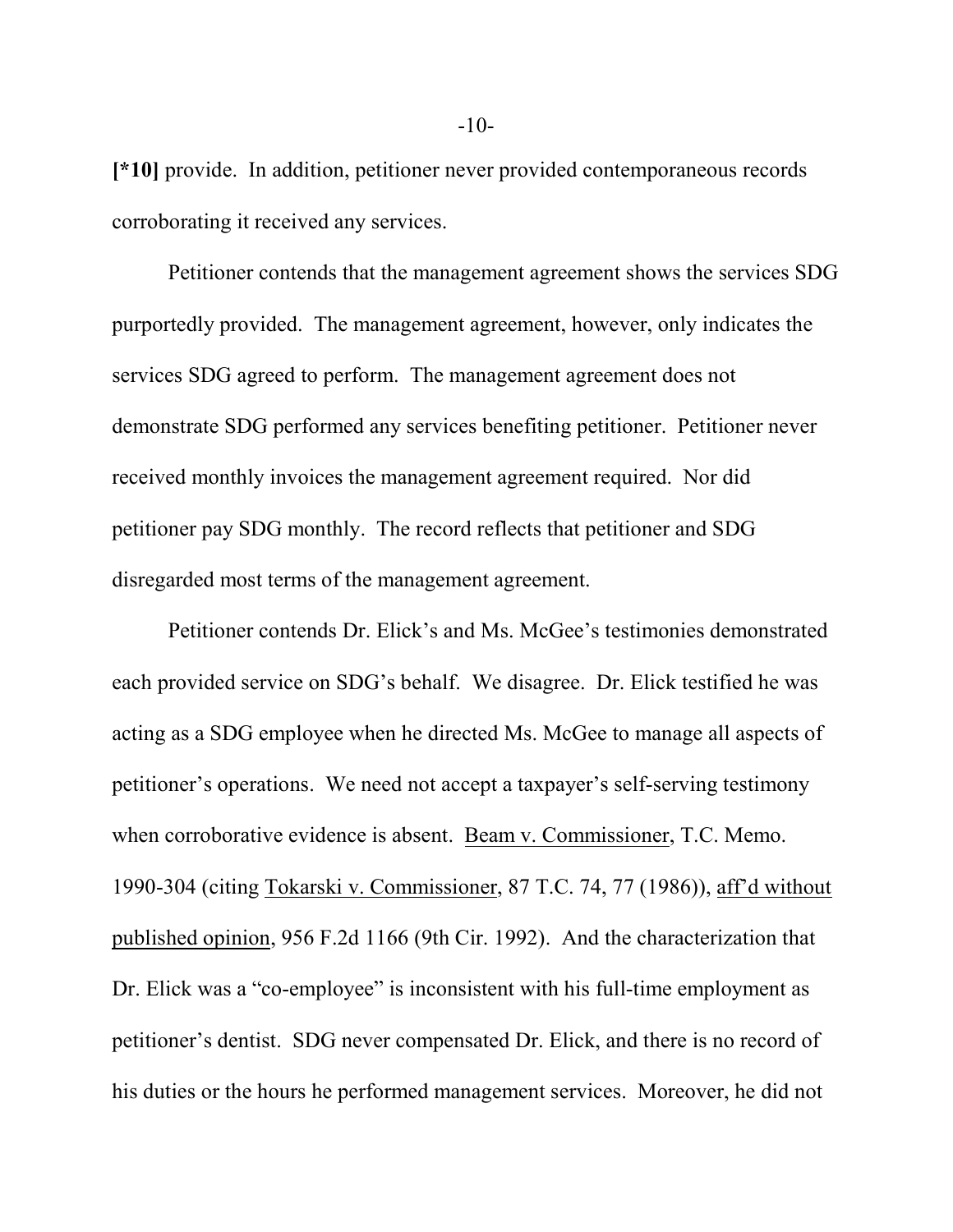**[\*11]** testify that he performed any other management service. Petitioner never corroborated that Dr. Elick performed services as a SDG employee.

Likewise, petitioner failed to establish Ms. McGee performed services as a SDG employee. Ms. McGee performed the same duties and functions before and during 2005 and 2006. There are again no records showing Ms. McGee performed any services as a SDG employee. Ms. McGee was paid only by petitioner during 2005 and 2006. We find that neither Dr. Elick nor Ms. McGee provided petitioner any services on behalf of SDG.

Petitioner contends that the management fees were reasonable because respondent stipulated (in its view) that Surgitek's fees paid to SDG were reasonable. Indeed, a stipulation may be treated as a conclusive admission. Rule 91(e). Petitioner argues that it is inconsistent to find some fees for similar service unreasonable while others reasonable. See Achiro v. Commissioner, 77 T.C. 881, 903 (1981). Respondent stipulated the amounts Surgitek paid SDG, not that they were reasonable. Even if respondent had conceded that those fees were reasonable, it does not relieve petitioner from demonstrating it received services. See id. at 903-904.

In sum, petitioner has not demonstrated that SDG provided any services. The record reflects that certain services were performed by petitioner's employees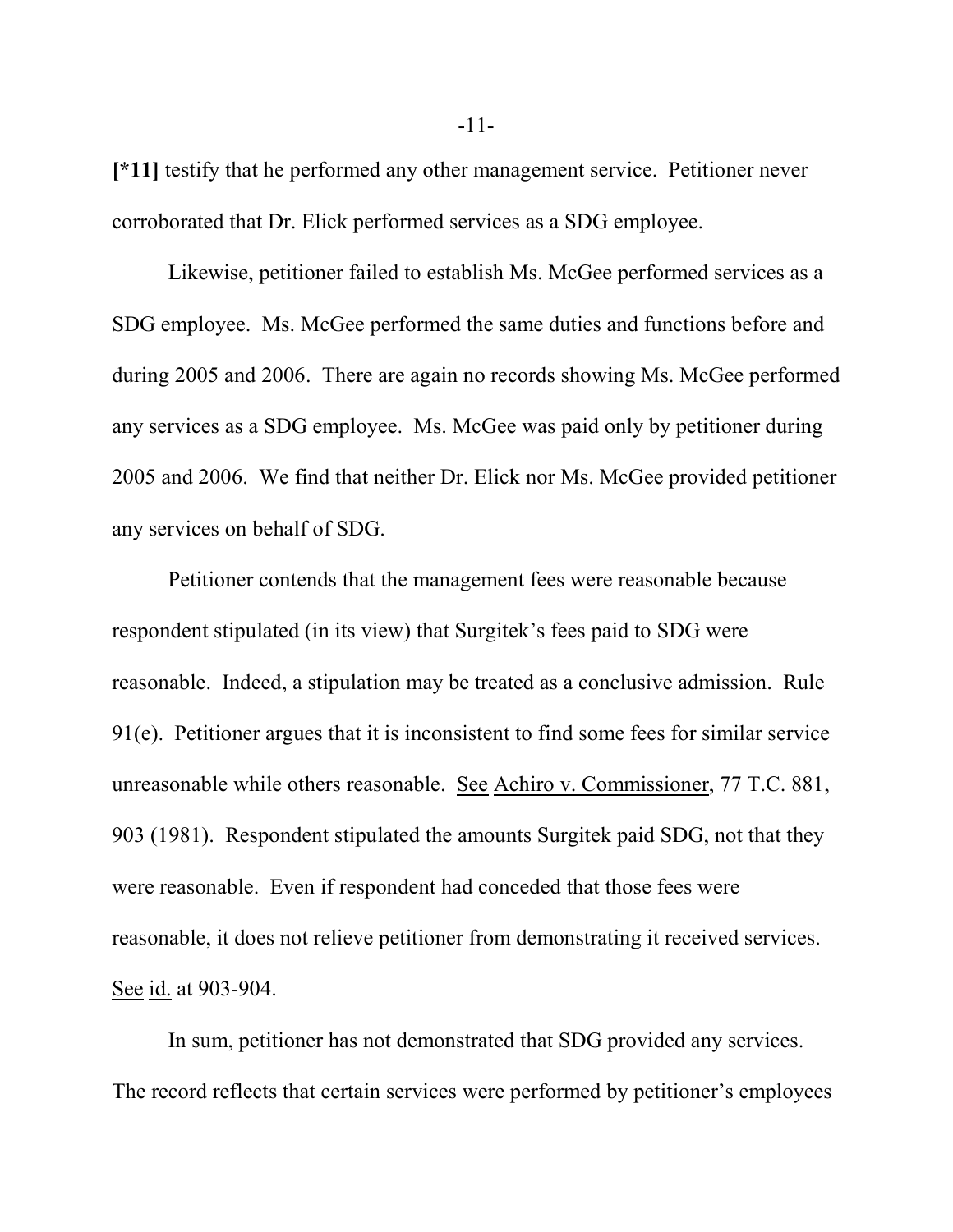**[\*12]** or third parties, not SDG. And petitioner did not show it received any other services that the management agreement obligated SDG to provide. Petitioner has not demonstrated that the management fees were necessary or reasonable. Petitioner demonstrated no correlation between the \$733,000 in management fees, or nearly 10% of its gross annual revenue, and the services purportedly performed. Accordingly, we find that petitioner has not established that any management fees were necessary or reasonable. We sustain respondent's determination.

## III. Whether Claimed Losses Are Subject to Passive Loss Limitations

We now consider respondent's determination that the Elicks' claimed losses were subject to the passive loss limitations. The deduction of passive activity losses is generally suspended. Sec. 469(a). A passive activity loss is the excess of the aggregate losses from all passive activities over the aggregate income from all passive activities for the taxable year. Sec.  $469(d)(1)$ . A passive activity includes the conduct of any trade or business in which the taxpayer does not materially participate. Sec.  $469(c)(1)$ .

Respondent determined that the claimed losses were subject to section 469's limitations. The Elicks alleged in the petition that they met the material participation requirements for the claimed losses. The Elicks now acknowledge that they did not actively participate in those activities. Rather, they contend that

-12-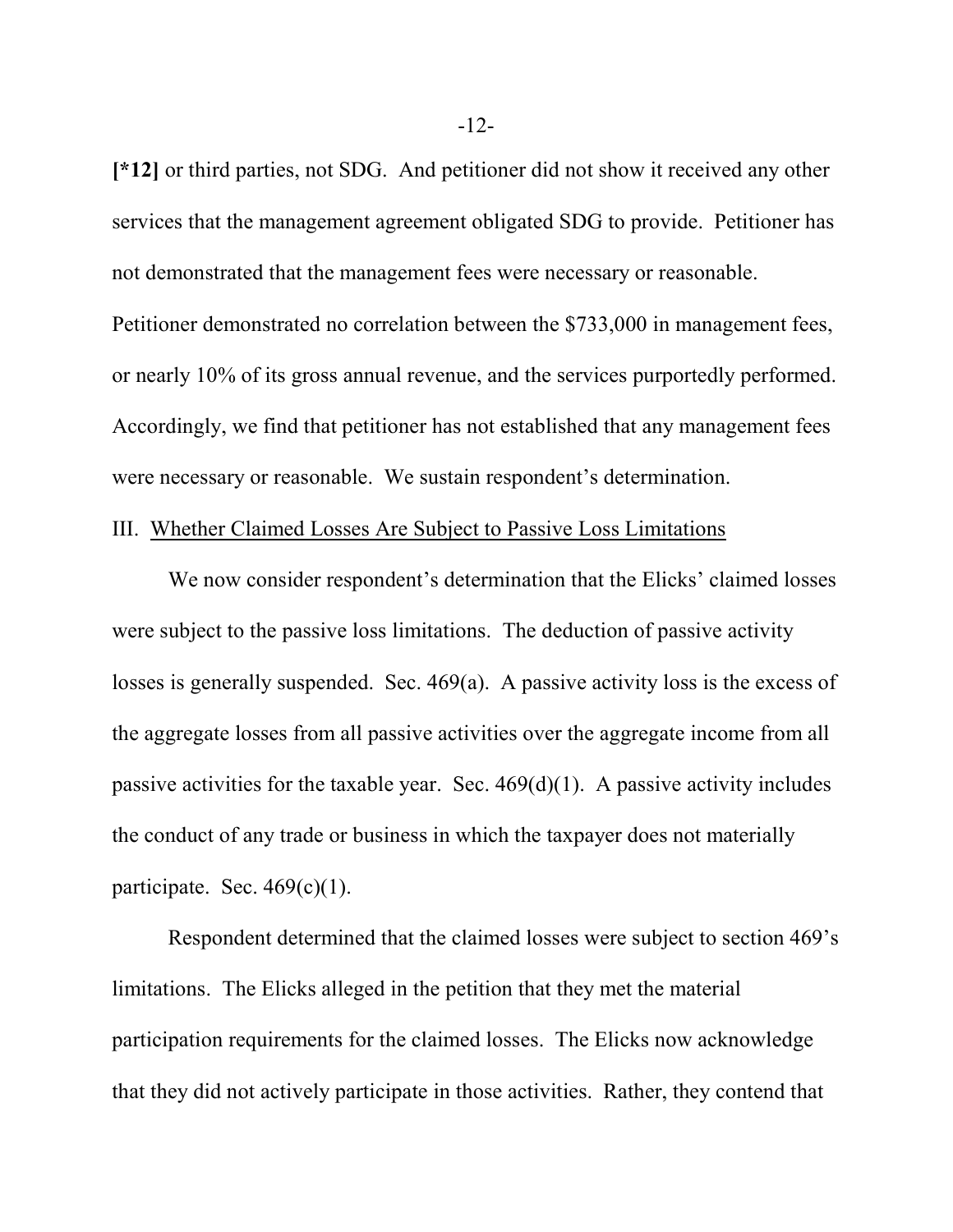**[\*13]** they should have been permitted to offset the claimed losses against the Surgitek income. We disagree.

The Elicks reported income from Surgitek for the years at issue. The Elicks moved to amend the petition shortly before trial to allege that Surgitek was incorrectly characterized as an active activity and that the claimed losses should be offset against that income. Respondent argued that the proposed amendment was untimely and would be prejudicial. See Rule 41(a). We agreed with respondent. Accordingly, the Elicks are precluded from offsetting the claimed losses against the Surgitek income.

Consequently, the Elicks have not demonstrated they are entitled to the business losses under section 469. We therefore sustain respondent's determination.

## IV. Penalties and Addition to Tax

Respondent imposed accuracy-related penalties under section 6662(a) against petitioner and the Elicks. Respondent also imposed an addition to tax against the Elicks for late filing the return for 2006. We address each in turn.

# A. Accuracy-Related Penalties

We now consider the accuracy-related penalties under section 6662(a) that respondent determined against petitioner for 2005 and 2006 and against the Elicks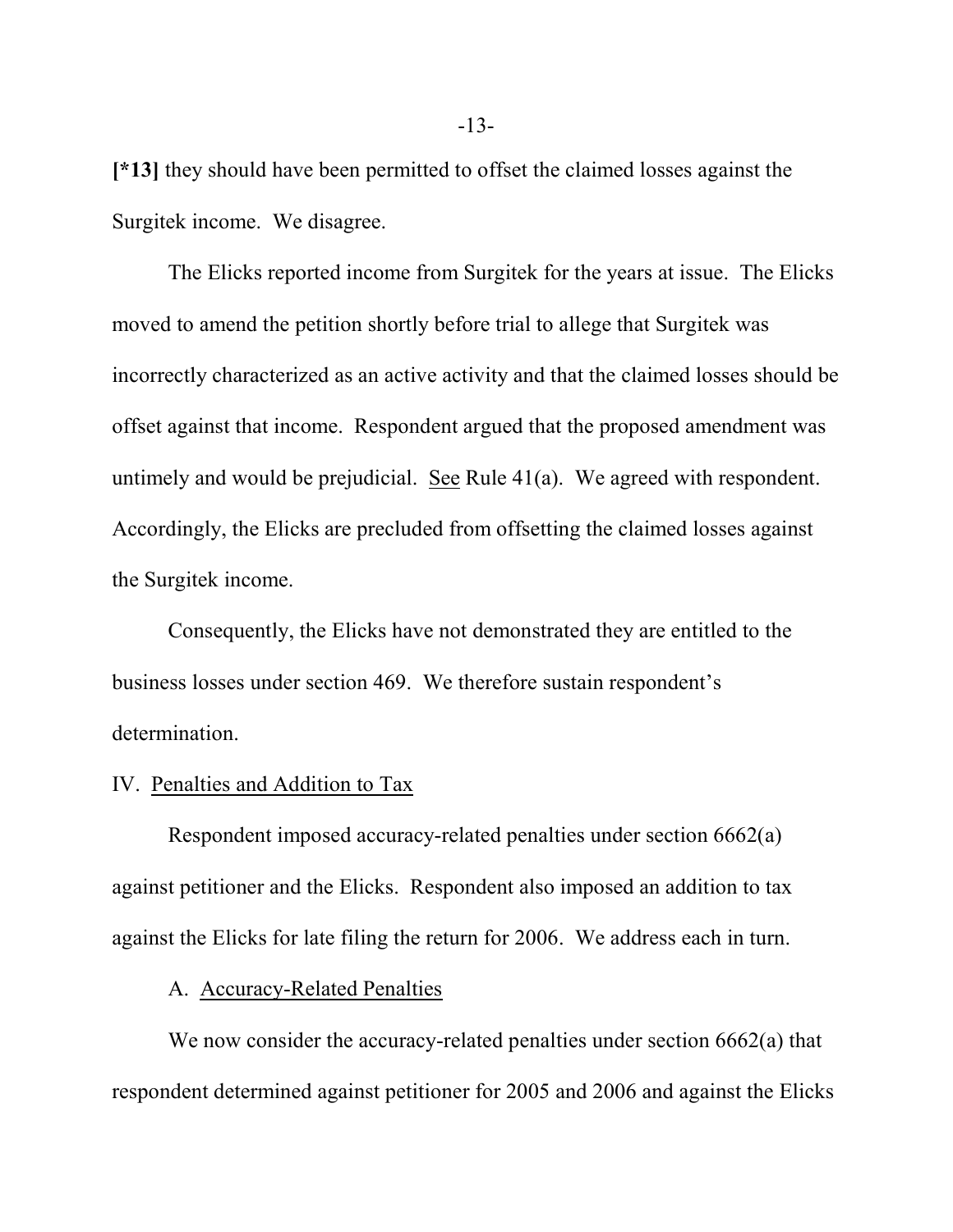**[\*14]** for the years at issue. A taxpayer is liable for an accuracy-related penalty on any part of an underpayment attributable to, among other things, negligence or a substantial understatement of income tax. Sec. 6662(b)(1) and (2). The Commissioner has the burden of production and must come forward with sufficient evidence that it is appropriate to impose a penalty with respect to the liability of any individual.<sup>2</sup> Sec. 7491(c); see Higbee v. Commissioner, 116 T.C. 438, 446-447 (2001). The taxpayer bears the burden of proof as to any defense to the accuracy-related penalty. Sec. 7491(c); Rule 142(a); Higbee v. Commissioner, 116 T.C. at 446.

Negligence is defined as any failure to make a reasonable attempt to comply with the provisions of the Code or to exercise ordinary and reasonable care in the preparation of a tax return. Sec.  $6662(c)$ ; sec.  $1.6662-3(b)(1)$ , Income Tax Regs. A taxpayer fails to make a reasonable attempt to ascertain the correctness of a deduction, credit or exclusion on a return that would seem to a reasonable and prudent person to be "too good to be true" under the circumstances. Sec. 1.6662-3(b)(1)(ii), Income Tax Regs.

<sup>&</sup>lt;sup>2</sup>We note that sec. 7491(c) does not apply to corporate taxpayers. <u>See NT</u>, Inc. v. Commissioner, 126 T.C. 191, 195 (2006).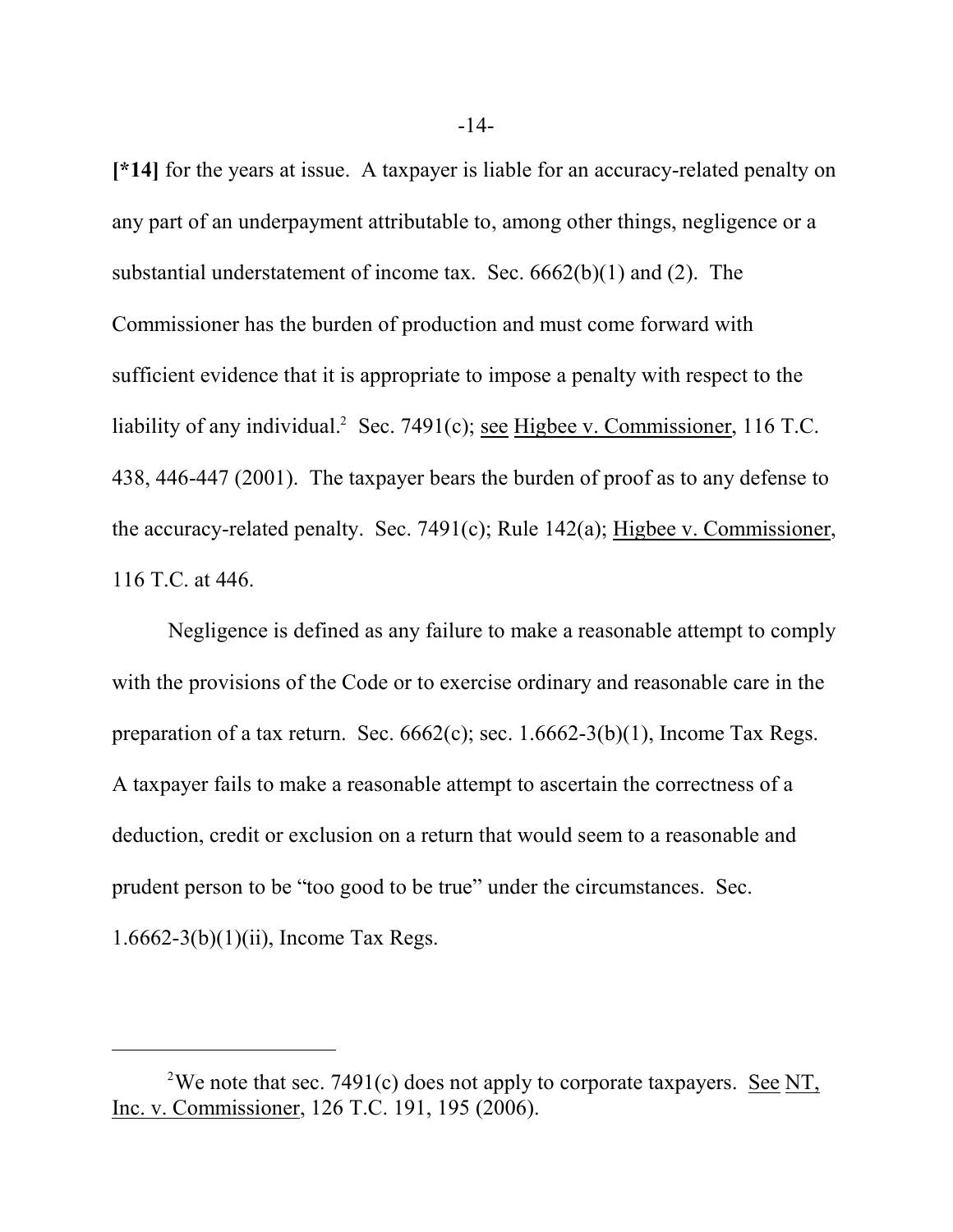**[\*15]** A taxpayer is not liable for an accuracy-related penalty, however, if the taxpayer acted with reasonable cause and in good faith with respect to any portion of the underpayment. Sec.  $6664(c)(1)$ ; sec. 1.6664-4(a), Income Tax Regs. The determination of whether a taxpayer acted with reasonable cause and in good faith depends on the pertinent facts and circumstances, including the taxpayer's efforts to assess his or her proper tax liability, the knowledge, experience and education of the taxpayer, and the reliance on the advice of a professional. Sec. 1.6664-4(b)(1), Income Tax Regs.

#### 1. Petitioner

Respondent argues petitioner did not make a reasonable attempt to comply with the Code. We agree. Petitioner did not provide any credible evidence that it received services yet claimed \$733,000 in expenses for management fees. Nor did petitioner show that it respected the terms of the management agreement. Petitioner did not therefore act with ordinary and reasonable care.

Petitioner argues that the reasonable cause exception applies. It suggests that it relied on a qualified adviser when Dr. Elick established SDG and petitioner entered into the management agreement. Petitioner emphasizes that adviser's credentials. Respondent asserts that the adviser is irrelevant because he only arranged the ESOP and did not review petitioner's tax returns for 2005 and 2006.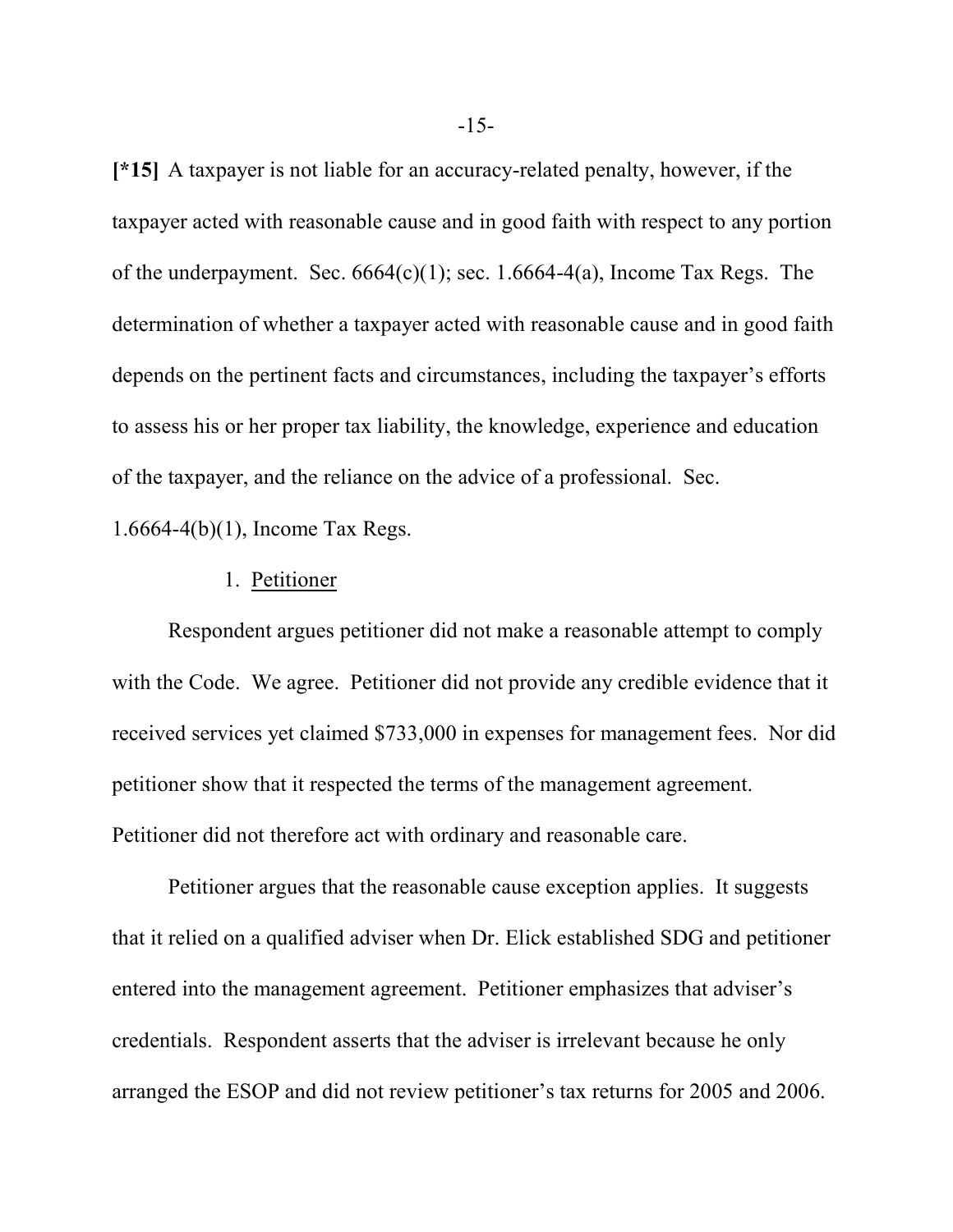**[\*16]** Respondent further argues that petitioner's return preparer never advised the management fees were necessary or reasonable. Thus, petitioner cannot rely on guidance from the return preparer. We agree with respondent.

Petitioner was advised in 2002 regarding SDG and the management agreement. Respondent challenged the management fee deductions claimed for 2005 and 2006. Petitioner did not demonstrate that a professional advised it that the management fees were necessary or reasonable. Rather, the record demonstrates that Dr. Elick determined the annual management fee. He then provided that amount to his return preparer. There is no indication that Dr. Elick provided his return preparer all necessary information to determine whether the management fees satisfied the requirements of section 162. Nor is there any indication that any tax professional audited those amounts or determined that the management fees were necessary or reasonable. See Neonatology Assocs., P.A. v. Commissioner, 115 T.C. 43, 99 (2000), aff'd, 299 F.3d 221 (3d Cir. 2002).

We find that petitioner did not act under the relevant facts and circumstances with reasonable cause and in good faith with respect to 2005 and 2006. We therefore hold petitioner liable for the accuracy-related penalties under section  $6662(a)$ .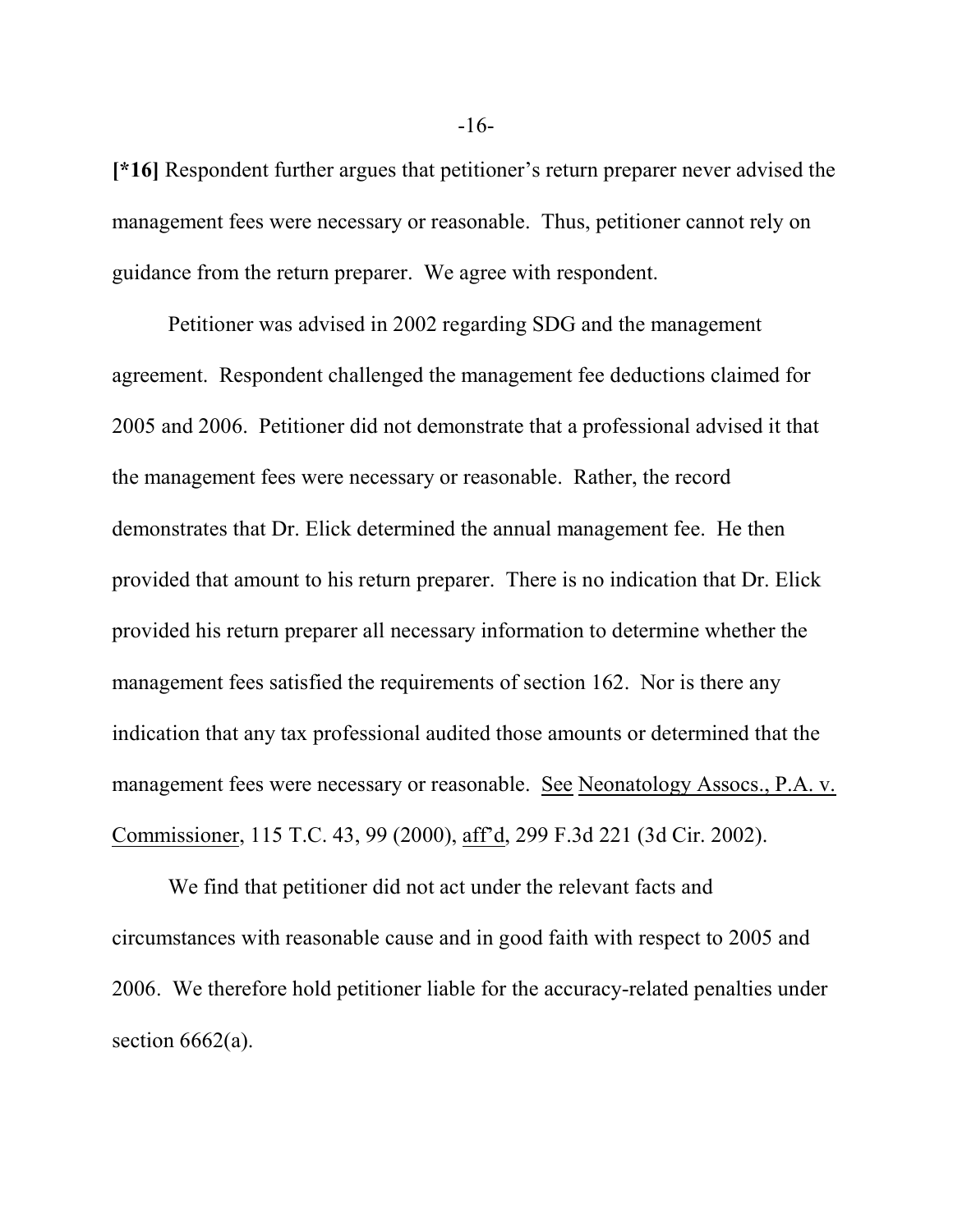# **[\*17]** 2. The Elicks

The Elicks do not challenge that they failed to materially participate in the passive activities. And the record does not reflect that the Elicks made a reasonable attempt to comply with the Code. Respondent has therefore met his burden of production. The Elicks have not argued or shown that they acted with reasonable cause or in good faith. We find therefore that the Elicks did not act under the relevant facts and circumstances with reasonable cause and in good faith with respect to the years at issue. We accordingly hold that the Elicks are liable for the accuracy-related penalties under section 6662(a).

#### B. Addition to Tax for Late Filing

We next turn to whether the Elicks are liable for the late-filing addition to tax under section  $6651(a)(1)$  for 2006. The late-filing addition to tax is imposed for failure to file a tax return on or before the specified filing date unless it is shown that such failure is due to reasonable cause and not due to willful neglect. Sec. 6651(a)(1); United States v. Boyle, 469 U.S. 241, 245 (1985). The Commissioner has the burden of production with respect to an addition to tax. Sec. 7491(c); Higbee v. Commissioner, 116 T.C. at 446. To meet this burden, the Commissioner must produce sufficient evidence establishing that it is appropriate to impose the addition to tax. See Higbee v. Commissioner, 116 T.C. at 446-447.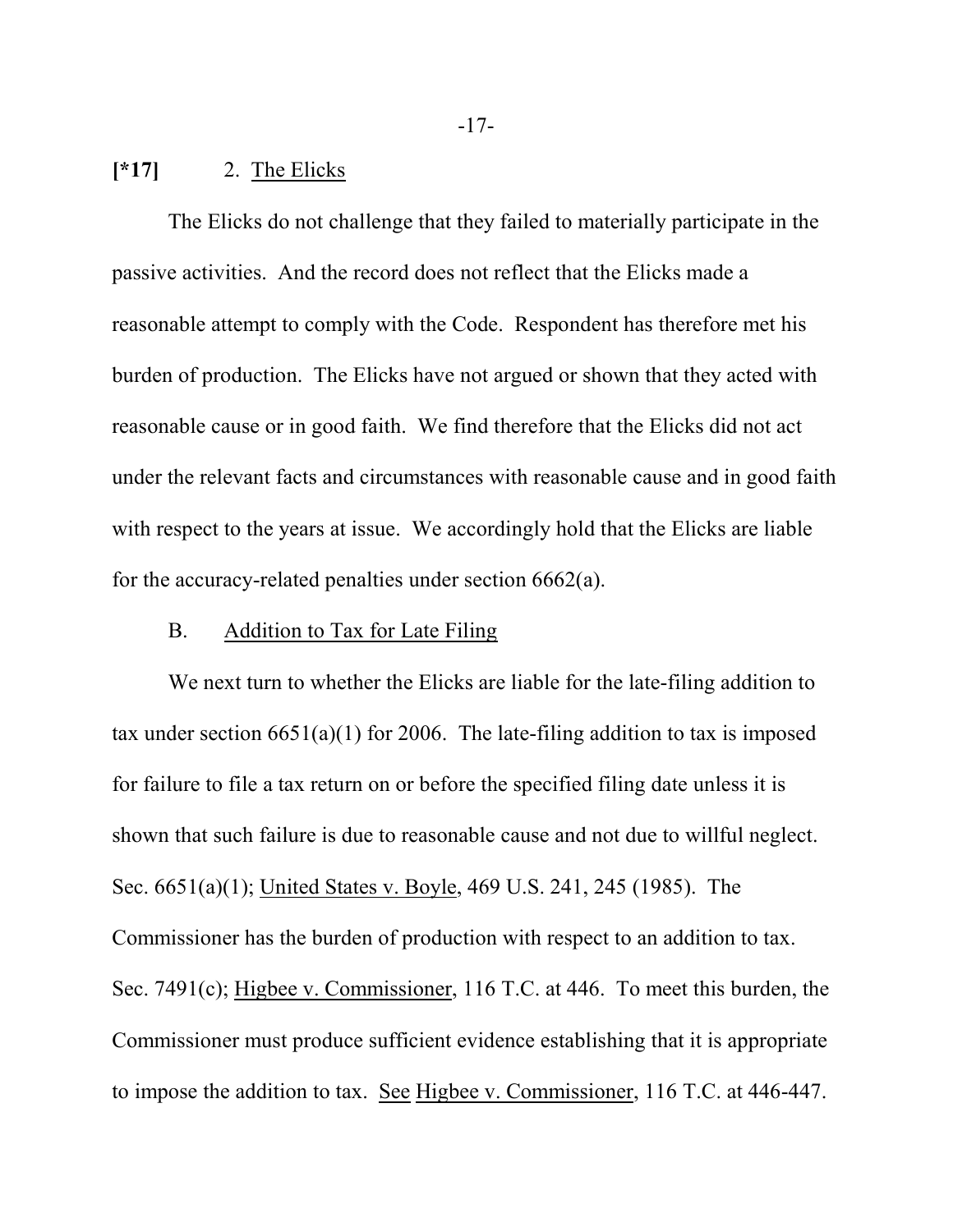**[\*18]** If the Commissioner meets his burden, then the taxpayer bears the burden of proving that the late filing was due to reasonable cause and not willful neglect. Id. at 446.

Respondent determined that the Elicks are liable for the late-filing addition to tax regarding the return for 2006. The Elicks acknowledge that they filed the 2006 return late. Respondent has accordingly met his burden.

The Elicks argue nevertheless that they acted with reasonable cause and without willful neglect because they were waiting for a third party to issue a Schedule K-1, Partner's Share of Income, Deductions, Credits, etc., of a Form 1065. Respondent argues that the Elicks failed to show reasonable cause. We agree with respondent.

A taxpayer is responsible for timely filing returns and may not passively wait for a third party to provide documentation. Feldman v. Commissioner, T.C. Memo. 1993-17, aff'd, 20 F.3d 1128 (11th Cir. 1994); see also LFAM Corp. v. United States, 42 Fed. Cl. 698, 703 (1999) (late-filing addition to tax imposed against taxpayer that passively waited for third party to issue Schedule K-1). The Elicks failed to establish that they actively sought the information or that they were unable to reasonably estimate their tax. Petitioners did not corroborate